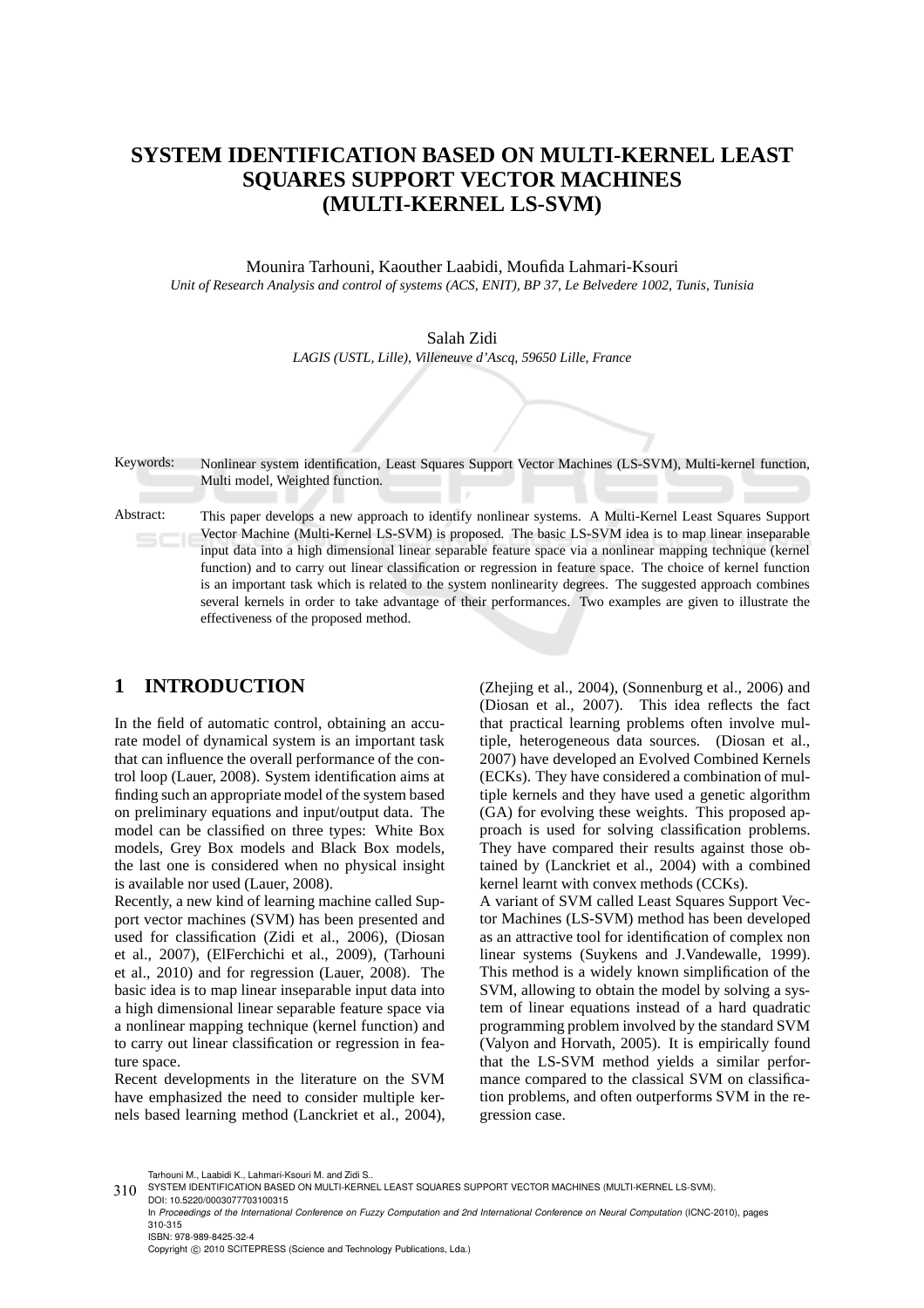The LS-SVM method proved its efficiency in numerous application fields such as classification (Tao et al., 2009), identification of hybrid system (Lauer, 2008), identification of MIMO Hammerstein system (Goethals et al.,  $2005$ ) $\cdots$ .

On the last decades, LS-SVM has been applied in the field of predictive control. (Zhejing et al., 2007) have developped a nonlinear model predictive control based on Support Vector Machine with Multi-kernel, where a nonlinear model can be transformed to linear model. They have used a model of a SVM with linear kernel followed in series by a SVM with spline kernel function. In the same context, (Lei et al., 2008) propose an on-line predictive control based on LS-SVM and they have demonstrate that their method has enough rapid speed to establish an on-line model and strong robustness to external disturbance and parameters variation.

Although the advantages of regression task based on LS-SVM approach are considerable, this approach is often confronted to the problem of choice of an appropriate kernel functions and the choice of these parameters.

In this paper, our main contribution is the proposition and the application of a new Multi kernel LS-SVM identification method. Indeed, our idea consists on the combination of multiple kernel function in order to take advantage of their performances. In this context, we have chosen a linear kernel function which it is very performant in the identification task and we have combined the Gaussien kernel to predict the nonlinearity in the system behaviour. The performances of this approach are illustrated through the identification of two nonlinear benchmarks.

This paper is organized as follows. In Section 2, the method "least squares Support Vectors Machines" is presented. In Section 3, a description of the proposed identification method based on multi kernel LS-SVM is given. A numerical example to illustrate the properties of the proposed method in the case of multi-model system is investigated in Section 4.

## **2 LEAST SQUARES SUPPORT VECTOR MACHINES (LS-SVM)**

(Suykens and J.Vandewalle, 1999) have presented the LS-SVM approach, in which the following function φ is used to approximate the output system as follows:

$$
y = \langle w, \varphi(x) \rangle + b \tag{1}
$$

where  $x \in \mathbb{R}^m$  are the input data,  $y \in \mathbb{R}$  are the output data and  $\varphi(.)$ :  $\mathfrak{R}^m \mapsto \mathfrak{R}^n$ *k* is the nonlinear function that maps the input space into a higher dimension feature space.

LS-SVM approach was defined in the following constrained optimization problem .

$$
\begin{cases}\n\min_{w,b,e} J_P(w,e) = \frac{1}{2} ||w||_2^2 + C \frac{1}{2} \sum_{i=1}^N e_i^2 \\
\text{subject to: } y_i = \langle w, \varphi(x_i) \rangle + b + e_i \\
k = 1, 2, \cdots, N\n\end{cases} \tag{2}
$$

Where  $e_i$  are slack variable and  $C$  is a regularization factor.

The corresponding Lagrangian involving the dual variables  $\alpha_i$  is described by relation (3).

$$
L(w, b, e, \alpha) = J_p(w, e) - \sum_{i=1}^{N} \alpha_i \left( \langle w, \varphi(x_i) \rangle + b + e_i - y_i \right)
$$
\n(3)

Where  $\alpha_i$  are lagrange multipliers. The optimality conditions are:

$$
\begin{cases}\n\frac{\partial l}{\partial w} = 0 \mapsto w = \sum_{i=1}^{N} \alpha_i \varphi(x_i) \\
\frac{\partial L}{\partial b} = 0 \mapsto \sum_{i=1}^{N} \alpha_i = 0 \\
\frac{\partial l}{\partial e_i} = 0 \mapsto \alpha_i = Ce_i, k = 1, \dots, N\n\end{cases} (4)
$$

By replacing the expression of  $w$  and  $e_i$  in the optimization problem constraints (2), We obtain:

$$
y_i = \sum_{j=1}^{N} \alpha_j < \varphi(x_i), \varphi(x_j) > +b + \frac{1}{C} \alpha_i \tag{5}
$$

The parameters are recovered as solution of the following linear system:

$$
\left[\begin{array}{cc} 0 & \overrightarrow{1}^T \\ \overrightarrow{1} & \Omega + C^{-1}I \end{array}\right] \left[\begin{array}{c} b \\ \alpha \end{array}\right] = \left[\begin{array}{c} 0 \\ y \end{array}\right] \tag{6}
$$

Where  $\Omega = \varphi(x_i)^T \varphi(x_j) = k(x_i, x_j)$  is the kernel matrix.

Using LS-SVM approach the output model will be given by relation (7).

$$
y(x) = \sum_{i=1}^{N} \alpha_i K(x, x_i) + b \tag{7}
$$

Where  $\alpha_i$ ,  $b \in \Re$  are the solution of equation (6),  $x_i$  is training data and *x* is the new input vector.

## **3 SYSTEM IDENTIFICATION BASED ON MULTI-KERNEL LS-SVM**

The identification diagram structure based on LS-SVM is shown in figure 1. Where  $y(k)$  is the actual plant output and  $\hat{y}(k)$  is the estimated output.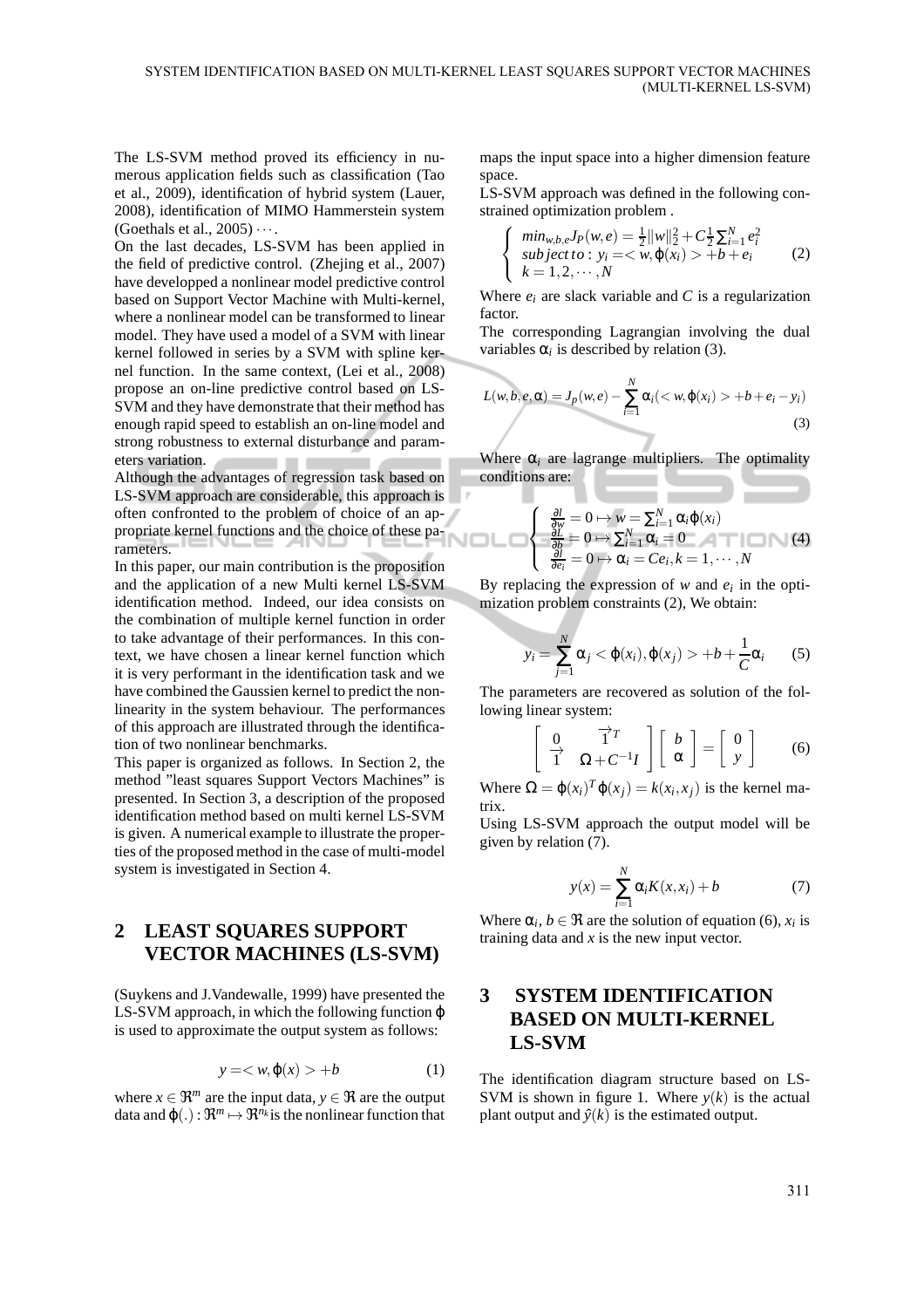

Figure 1: Identification structure based on LS-SVM.

The LS-SVM model output is based on lagrange multipliers and kernel function  $K(x_i, x)$ . The lagrange multipliers were generated by resolving the equation system (6). These lagrange multipliers depend also on the kernel matrix  $k(x_i, x_j)$ . Hence, the choice of this function is a crucial task. In this note, the proposed kernel is obtained by combining a linear kernel and a nonlinear one that will be used successively to identify the linear and the nonlinear parts as shown Figure 2.



Figure 2: multi-kernel LS-SVM principle.

The provided idea is explained by the following developement.

We suppose that our output will be expressed by two weighted functions  $\varphi_1$  and  $\varphi_2$ .

$$
y = a_1 < w_1, \varphi_1(x) > +a_2 < w_2, \varphi_2(x) > +b \quad (8)
$$

Where  $a_1$  and  $a_2$  are the weighting factors.

In this case, the new optimisation problem formulation is given by these constraints:

$$
\begin{cases}\n\min_{w,b,e} J_P(w,e) = \frac{1}{2} ||w_1||_2^2 + \frac{1}{2} ||w_2||_2^2 + C \frac{1}{2} \sum_{i=1}^N e_i^2 \\
\text{subject to: } y_i = a_1 < w_1, \varphi_1(x) > + \\
a_2 < w_2, \varphi_2(x) > + b + e_i \\
i = 1, 2, \cdots, N\n\end{cases} \tag{9}
$$

Using the steps given in section (2). The output will be rewrited as follows:

$$
y = \sum_{i=1}^{N} \alpha_i (a_1 K_1(x, x_i) + a_2 K_1(x, x_i)) + b \qquad (10)
$$

To illustrate the effectiveness of our proposed method, we consider the following single-input/single-output (SISO) system (Verdult et al., 2002):

$$
y(k) = \frac{y(k-1)y(k-2)(y(k-1)+4.5)}{1+y(k-1)^2 + y(k-2)^2} + u(k-1)
$$
\n(11)

With an input excitation signal chosen as a multiple square signal represented in figure 3.



We generate a 1000 patterns, the first 500 samples are used as training test and the remaining 500 samples are used to validate the obtained model.

The fitness criterion (Bemporad et al., 2005):

$$
FIT = (1 - \frac{\|\hat{y} - y\|}{\|y - \bar{y}\|}) \times 100\%
$$
 (12)

is used to measure the similarity between the real output system  $y = [y(1) \cdots y(N)]^T$  and the estimated output  $\hat{y} = [\hat{y}(1) \cdots \hat{y}(N)]^T$ .  $\bar{y}$  is the average of measurements  $y(k)$ ,  $k = 1, \dots, N$ . Where *N* is the number of available measurement points.

The training LS-SVM algorithm has as input the vec- $\tan x = [u(k) u(k-1) y(k-1) y(k-2) y(k-3)]^T$  and as output  $y(k)$ . Figure 4 shows the system output



Figure 4: Identification based on LS-SVM with linear kernel.

and the LS-SVM model based on a linear kernel. We have considered a polynomial kernel function  $k(x, y) = (x<sup>T</sup>y + cst)<sup>n</sup>$ . To determine the appropriate parameters, we have considered several test validation. We have fixed :  $cst=120$ ,  $n=1$ , the optimisation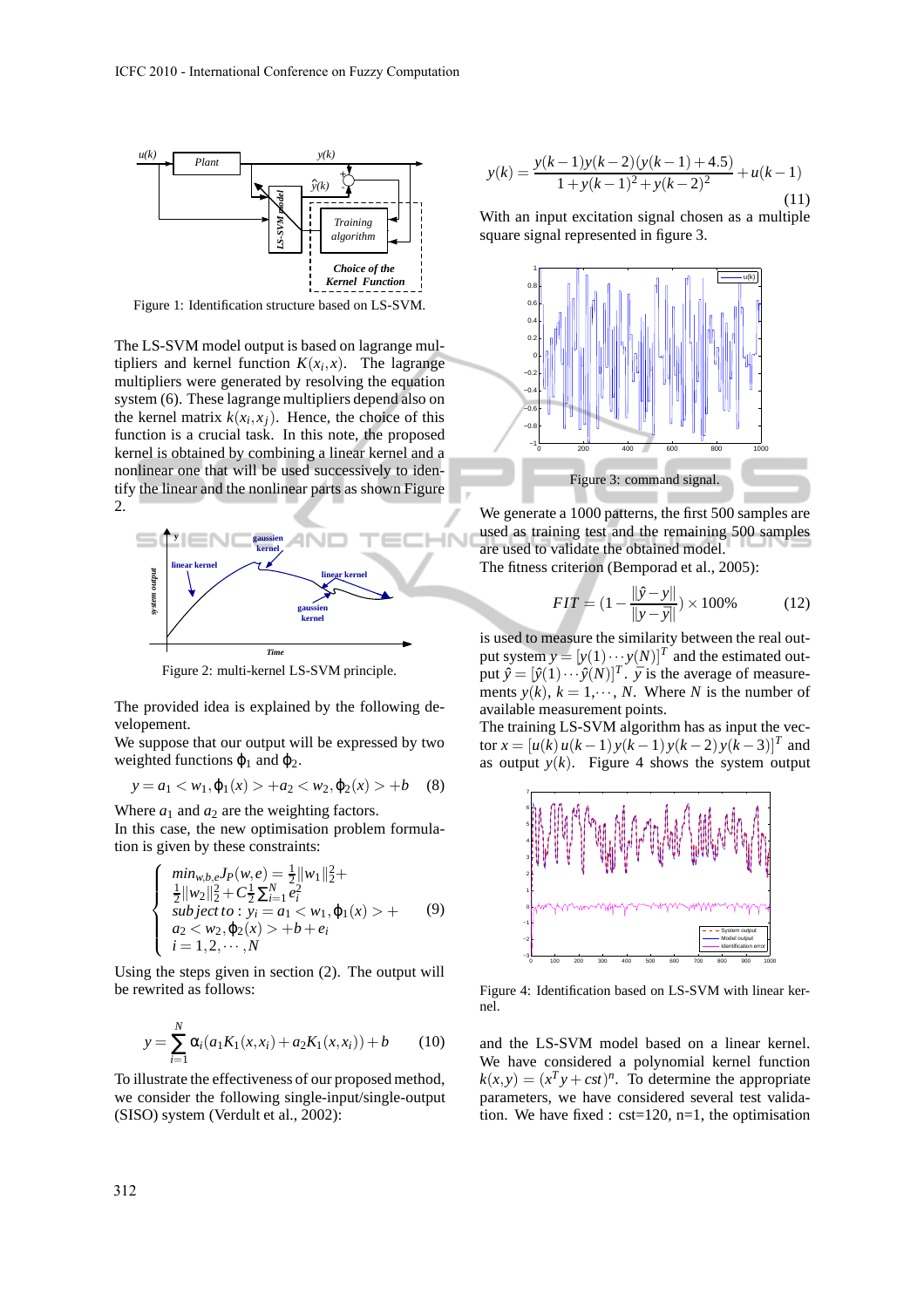parameter C is taken equal to 5 and we obtain a FIT criterion equal to 82.40%

To compare the obtained results using linear kernel with these obtained using the Gaussian one. We have considered a gaussian kernel:  $K(x,y) = exp(-\frac{||x-y||^2}{2\sigma^2})$  $\frac{(-y)}{2\sigma^2}$ ) Its kernel parameter is selected by cross validation. The bandwidth  $\sigma$  value is equal to 1 and the regularization parameter C is also, taken equal to 5. Then, the FIT converges to 80.95% .



Figure 5: Identification based on LS-SVM with Gaussian  $k$ erne $E \sqsubseteq E$   $\sqsubseteq$   $E \sqsubseteq E$   $\sqsubseteq$   $E \sqcap E$ 

We conclude that, the identification based on LS-SVM with linear kernel is more accurate than with Gaussian kernel in this case. However, curve peaks are identified using the Gaussian kernel better than the linear one as shown in Figure 6. This figure represents an enlarged part of the simulations results obtained by the tow last LS-SVM model.



Figure 6: Identification based on LS-SVM with: polynomial kernel (right), Gaussian kernel (left).

For this purpose, we propose to combine the both kernels and to generate a Multi Kernel LS-SVM method to identify the system behaviour. So, the candidate kernel is composed by linear and Gaussian kernels. The two kernels were weighted by two parameters  $a_1$ and *a*<sup>2</sup> fixed successively to 0.7 and 0.3. These parameters were selected after several tests. *a*<sup>1</sup> is greater than  $a_2$ . This choice is justified, indeed the identification results using linear kernels are better than the Gaussian one.



Figure 7: Multi-kernel LS-SVM identification.

The obtained identification result are presented in the figure 7. We notice that the real system output and the model output are overcome. The FIT criterion is taken equal to 88.64% witch is better than the criterion obtained with the last two methods.

### **3.1 Identification of Multimodel System based on Multi-kernel LS-SVM**

When the complexity of the plant increases the traditional methods of modeling prove, often, incompetent to generate a global model likely to give an account of all the system characteristics. The multimodel approach was developed to bring an answer to these problems (Messaoud et al., 2009), (Zouari et al., 2008). This approach consists to represent the process by several models .

The multi model identification based on our proposed method is shown in the following diagram 8:



Figure 8: Multimodel structure identification based on Multi kernel LS-SVM.

The idea proposed in this case is to construct a library of models. Every operating domain is identified using the proposed Multi-kernel LS-SVM approach. The parameters of the kernel function and the weighting factors are different from model to an other. Once, all models were selected we pass to the validation test. In this level, an online computation of different validities degrees of each elaborated base's models is necessary. The validity degrees evaluate the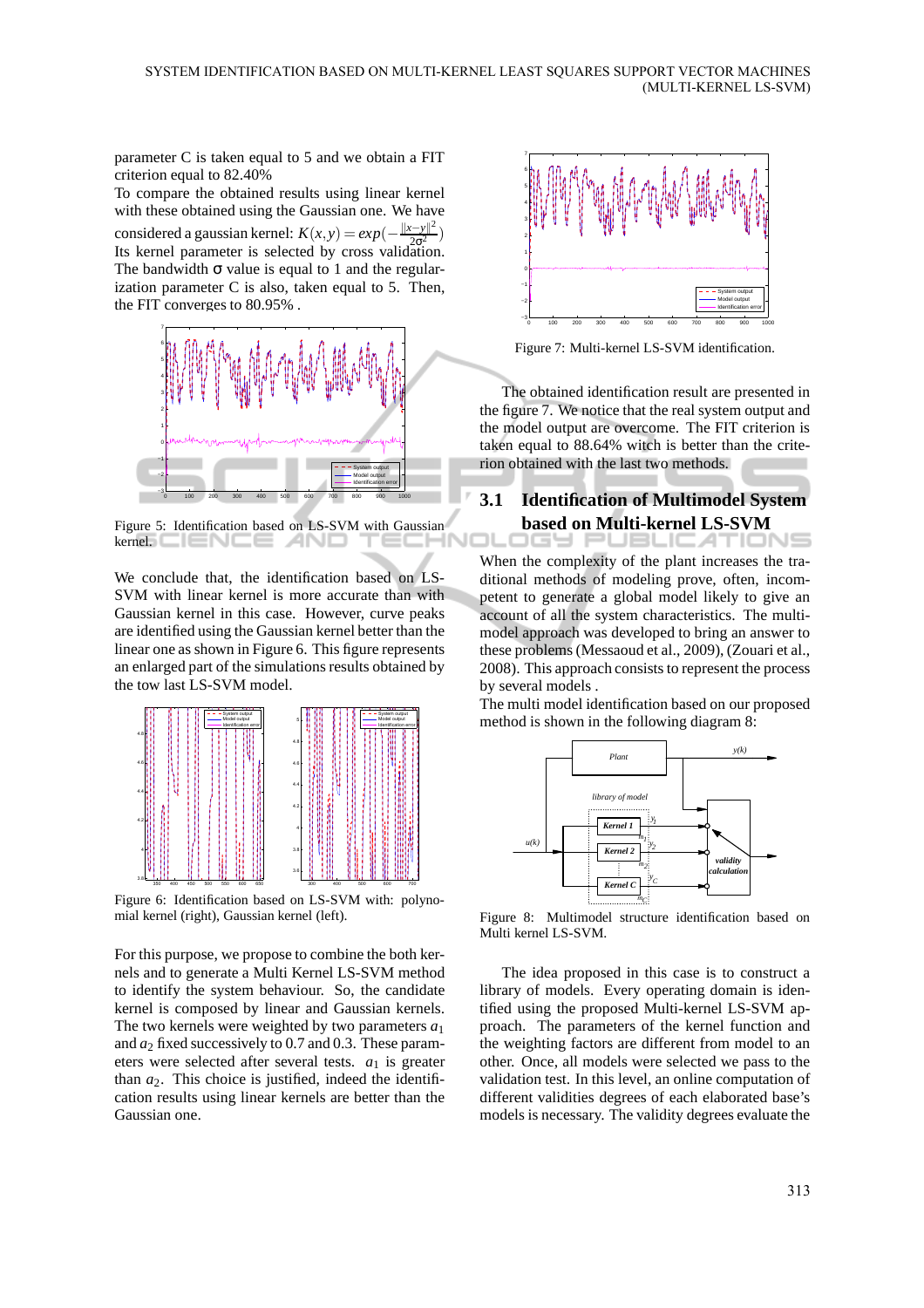pertinence of each local model to describe the global plant behaviour. In the literature this step is based on the residue calculation (Delmotte, 1997), (Messaoud et al., 2009). The multi-model output is obtained either by switching between the models of the library, or by using a technique of fusion according to the models validities. Thus, the multi-model output is a switching between all these elementary laws.

To illustrate the effectiveness of the suggested approach, we consider an example of a multi-model system. The process is composed by the association of two under different structure systems represented by following non linear discrete time input/output representations.

$$
S_1: y(k) = 0.8y(k-1) - 0.12y(k-2)^2 + 1.2u(k-1) - 0.4u(k-2)^2
$$
 (13)

$$
S_2: y(k) = 0.8y(k-1) - 0.1y(k-2)^2 + 1.4u(k-1)
$$
\n(14)

The first mode described by relation (13) is considered for 400 first iterations, the second mode given by relation (14) is considered for remaining iterations. Random input, generated with uniform distribution, is applied to the process. The input vector of training LS-SVM algorithm is  $x = [u(k)u(k-1)y(k-1), y(k-1)]$  $2)$ ,  $y(k-3)$ ]<sup>T</sup>.

To evaluate the proposed results, we modify the chosen parameters  $(C, \sigma, \text{cst})$  in order to select the optimal values. Finally, the given method based in the combination of the two kernels succeed to converge with a minimum identification error compared with the two last methods.

| $\mathcal{C}$  | $2\sigma^2$    | cst              | $FIT(\% )$ | $FIT$ $%$ | $\overline{FIT}$ (%) |
|----------------|----------------|------------------|------------|-----------|----------------------|
|                |                |                  | gaussien   | linear    | combined             |
| 5              | 4              | 120              | 87.1920    | 74.8552   | 88.8552              |
|                | $\mathfrak{D}$ | $\overline{1}10$ | 82.2450    | 75.0399   | 87.5464              |
| 2              |                | 0                | 88.5845    | 74.6180   | 91.0016              |
| 2              |                | $-10$            | 89.5432    | 77.4000   | 91.0016              |
| 5              | 1              | $-100$           | 88.6217    | 77.9769   | 90.3726              |
|                | 1              | $\theta$         | 84.6485    | 76.4695   | 88.8563              |
| $\mathfrak{D}$ | 5              | $-10$            | 85.7563    | 75.0650   | 90.0809              |
| 4              |                | $\Omega$         | 88.5900    | 75.0690   | 89.9968              |

Table 1: Numerical evaluation.

The results are mentioned in the table (1). This table corresponds to the results of the first sub-system (*s*1) and their obtained identification results are shown in figures 9, 10 and 11. LS-SVM parameters of model with linear kernel are chosen as  $C = 2$ ,  $cst = -10$ and  $n = 1$ . And those of model with Gaussian kernel are  $\sigma = \frac{1}{\sqrt{2}}$  $\frac{1}{2}$ ,  $C = 2$  which correspond to the optimal parameters. The obtained considered "FIT" criterion



Figure 9: Identification based on LS-SVM with linear kernel.





Figure 11: Multi-kernel LS-SVM identification.

converges to 91.29% after the combination of these two kernel functions.

Figure 11 shows that the system output and the model output are overcome and the identification error is acceptable. These obtained results demonstrate the effectiveness of our provided idea in identification problems. The same procedure is applied in the second subsystem and the proposed multi kernel method demonstrate once again, his performances.

The two obtained multi kernel LS-SVM model were constructed. The global system behaviour switches between the different models.

To evaluate identification performances obtained with multi-model based on multi-kernel LS-SVM approach, we have considered the following sequence  $S_1$ ;  $S_2$ ;  $S_1$ ". The obtained identification results are given by the figure 12.

The considered criterion "FIT" converges to 95.47%